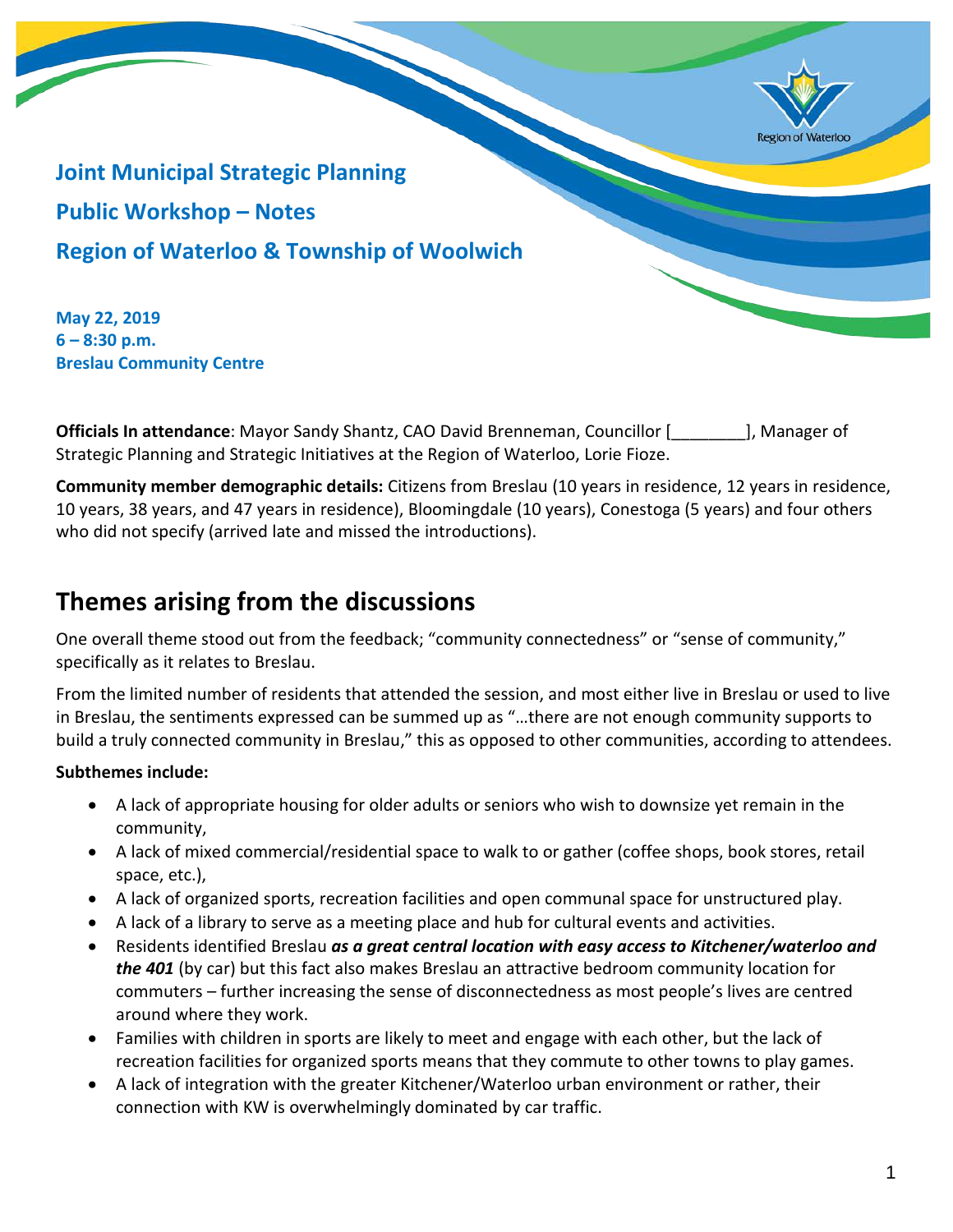# **Raw data comments**

Participants were asked the visioning question: "How might we make this a better place to live, work and play?"

## **Comments include:**

- Cycle to downtown Kitchener/Waterloo on a separated bike path.
- Phase II ION: worried about the increased traffic due to construction.
- Library, we need one in Breslau (*part of a theme related to lack of local culture, sports and a community hub*.), host events, art, film, computers, opportunities to get together.
- Need a residence for older adults and seniors to move to (*reference study on seniors issues conducted by Woolwich a few years ago*.)
- Need public transit options
- Gentleman spoke about his experience in 1972, when Breslau had bus service, a bank and library now we are a bedroom community with few services.
- There is nowhere to walk to (*of interest or to do*).
- Need more commercial and community facilities to keep people here.
- Need more trails.
- Great central location, close to KW and 401 for commuters.
- Need a town square for the community to congregate, a meeting place.
- Community is built for cars need communities designed for active transportation.
- Need more parks for unstructured kid play, soccer fields, baseball, and free space.
- Elmira has splash pad which is good, Exhibition Park in Guelph is a good example of what we need.
- We need events, fireworks or other community events that bring people together.
- Breslau does not feel 'homey' like Elmira which has more activities, swimming.
- Create a connected community.

#### **Notes and comments from the discussion that followed**

- New library needed in Breslau to serve families. Can be our cultural centre, like the Idea Exchange in Cambridge.
- Breslau needs bus service.
- (We) need more mixed business/residential mix, "it's boring here." Coffee shops, "our walk score sucks."

Walking trails are great but could be expanded – and spray for mosquitoes, the trails are really bad for bugs.

- Create safe bike routes; the built environment was designed for cars.
- Breslau is central to KW, Cambridge, Guelph, the 401, and is a good location and has a small town feel, character and accessibility. *However*, Breslau has become a bedroom community, most people work somewhere else, less connection to the community.
- Few resources for seniors, seniors are forced to leave here at a certain life stage -this should be addressed, missed opportunity. The new apartments building is not specifically for older adults.
- *There was a lively discussion around excessive speeds by drivers on country roads, generally agreement that is was a problem but no clear solution emerged from the discussion, lowering the*